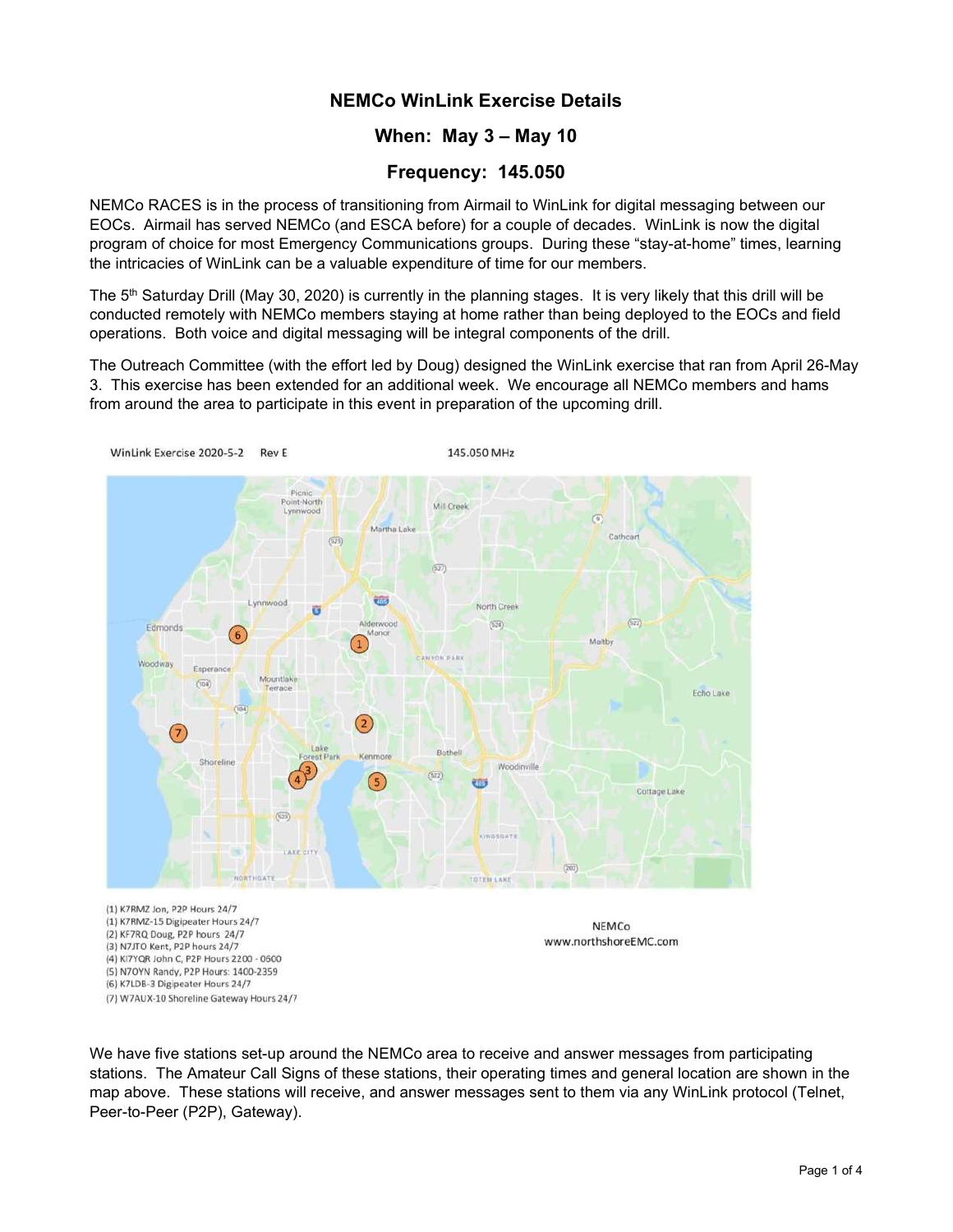We encourage hams to use any form of WinLink communications. Connection via Telnet is a certain method for everyone. An initial contact with the station(s) of your choice by Telnet is encouraged. This way we know who is trying to connect. Issues encountered during the exercise can be sent and help found for those issues.

The map now reflects an additional digipeater located at Edmonds Swedish Hospital (K7LDB-3) and also the Shoreline gateway (W7AUX-10).

# We have three primary goals for this exercise.

A) Familiarity with WinLink and using Telnet. Configuring the program (RMS Express) on your computer and getting messages both sent and received through the internet (Telnet) emphasizes the basics of using WinLink. Anyone with a computer can use Telnet WinLink. No radio is required. It is essentially analogous to using email - but with a couple of other necessary details. Configuring WinLink on your computer is best done following a step-by-step process that can be found in a comprehensive Communications Academy presentation. Do not get discouraged by these long presentations … Scott Curie covers many aspects of how to get WinLink working. Please review these two supporting documents which are available on the NEMCo website (with links provided on the NEMCo Amateur Radio page):

- Page 13 of Scott's 2018 Comm Academy presentation covers most of the aspects of getting your computer setup.
	- $\circ$  S-09 WinLink Express Install and Config Overview Part 1 of 2, Scott Currie
- His 2019 presentation covers many other aspects of WinLink installation and interfacing various pieces of equipment.
	- o S-04-WinLink\_Global Radio E-mail Introduction\_Currie

B) Peer-to-Peer communications is the primary digital means for messaging between EOCs. Getting your computer configured and interfacing your radio to the computer can be a major project. The Outreach Committee had hoped to provide a hands-on workshop for this, but during these times that is not possible. We hope to assist hams with this by connecting them to someone who has similar equipment and who can assist remotely.

C) Using WinLink Form Templates is an important aspect of WinLink. Form templates are important as we will be using them to send information from our EOCs. These could be the basic message form (ICS213) or resource requests or any number of other standard communication forms. The beauty of using WinLink form templates is that the EOC Manager can fill out a nicely formatted blank form, with that information then entered or copied into the WinLink (RMS Express) program - looking cleanly formatted before being sent on. The send process ONLY sends the text and not the template format (which saves time). Once the receiving station receives the message, the text is placed back in the form template, and the format is restored. Seeing this process work and understanding how to get the formatted message out of the program is integral to message work at the EOCs. We will encourage all participants to get the ICS213 standard message form template, fill it out and send that on to a receiving station.

## Configuration Recommendations before you start:

1) WinLink has a configuration setting that automatically sends WinLink Messages IF your computer is connected to the internet. This configuration can be found here:

#### Settings>Message Notifications and Forwarding>Automatic Message Forwarding>Forward via CMS if internet is available, otherwise put in Outbox

We recommend you uncheck this configuration setting. Otherwise if you create a WinLink Message and then want to send it via an RMS Gateway, - for example W7AUX-10 - the moment you put the message in the Outbox it will be automatically sent via Telnet. We are not emphasizing using an RMS Gateway in this exercise, but it can be a sudden surprise when your message is sent before you have had a chance to think about sending it to a Gateway.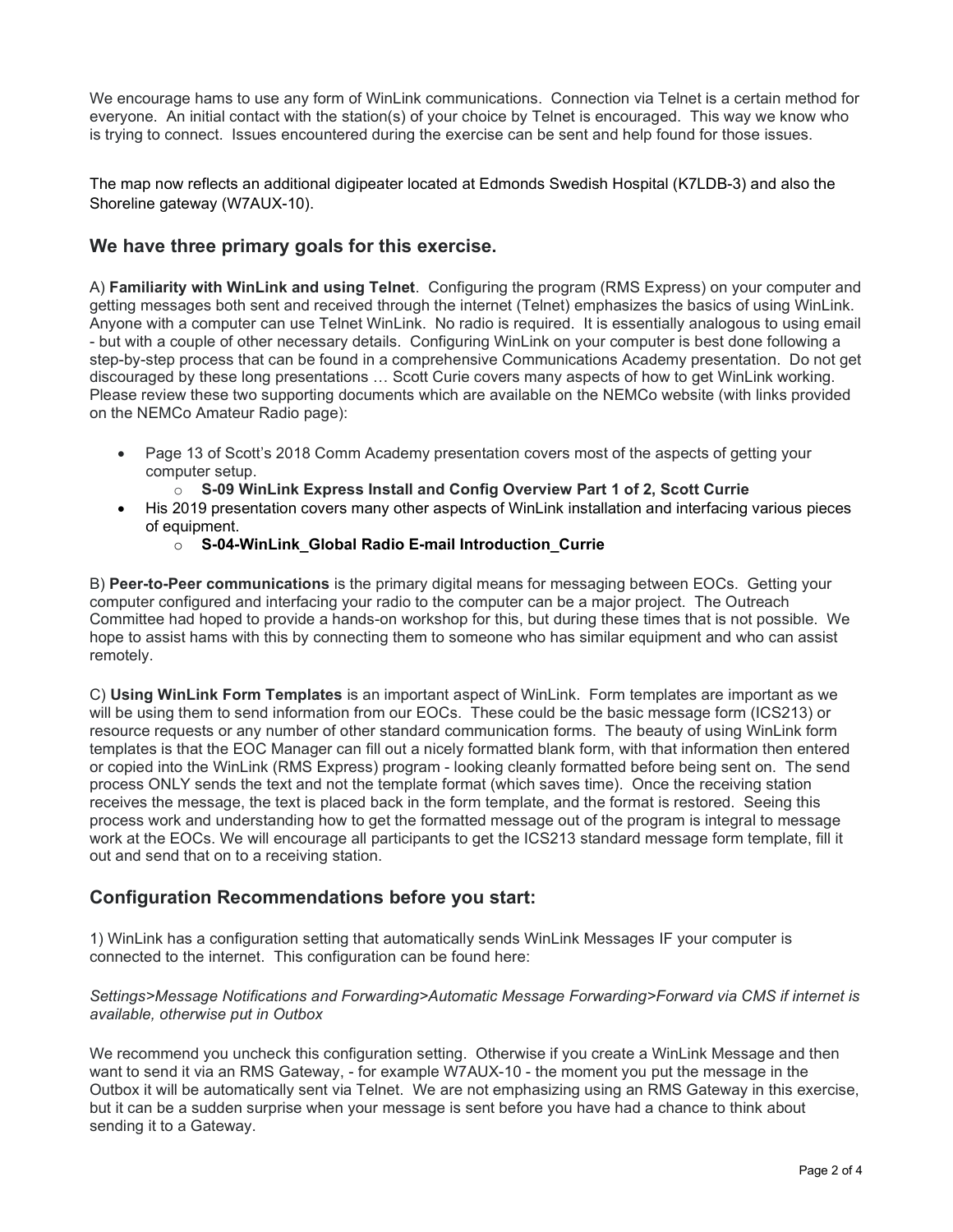2) Add all five participating stations to your Contacts. This just makes creating messages easier.

3) Accept all WinLink updates of the program and any new form updates. Do this every time it asks you to do so. This way all participating stations will be current and using the same version of form templates.

4) Find the ICS213 standard message form.

Open a message to any of the five participating stations. In the message text box find "Select Template." Under "Standard Templates (version xxxx)", find ICS USA Forms and select "ICS213.txt." This will open the standard message form which you can then fill out. You can save your completed form and reuse it by just changing the message text and other aspects as needed.

5) Remember when you are creating a message and before you post the message to the Outbox, you must select - at the "Send As" drop down box - either:

- WinLink Message—these will go via Telnet or an RMS Gateway
- or
- Peer-to-Peer Message—these will go ONLY by radio to radio, P2P

Once the communication protocol has been selected and the message posted to the Outbox, it can be changed by reopening the message and choosing another protocol.

### How this NEMCo Training Event will work:

Select at least one participating station from the list of five. Send them a message via Telnet indicating you are participating in the event. At some point, the receiving station will reply to your message using Telnet. You have to connect to WinLink via Telnet to pick up their reply. Keep checking if you don't see it the first time, as they may be slow at replying.

Send a P2P message to that same station. If you connect, that message will go into the receiving station's Inbox. They will reply to your message and it will be placed in their Outbox. You will have to connect to that station, later in the day, via a P2P session during their operating hours – or even the next day - to pick up their reply. If you fail to connect to that station due to line-of-sight or other issues, choose another station in the participant list and start again with a Telnet to them. Sending a Telnet message to the original station saying you cannot connect via P2P would also be good as they may be able to assist with any issues. Continue the process until you have successfully connected to a station and exchanged both Telnet and P2P messages.

Once you are successfully connecting to a receiving station, try sending them a completed ICS213 message form. They will either reply to that message or send you a new ICS213 message. Keep this up for as long as you like or try another participating station. Fill in the text of the message with some details so the receiving station will have some context of the communication attempt. Just putting "test" in every message will potentially confuse both parties. "Test 1, Date, radio power, antenna" are examples of information that may assist in clarity of messaging between the two operators.

Here is a tip on how to reply using the ICS213 message form.

 Close the ICS213 form. Open the original message, but not the form. Hit "reply." The form opens back up. The browser may ask you if you want to activate the form. Say "yes." Fill in the reply box and the other fields at the bottom. Push the "Submit" button at the bottom of the form. Now you are back in the original reply WinLink message. Remember to make it a P2P message. There should be an attachment to the message. If not, then something went wrong. Post to outbox. Send to P2P station.